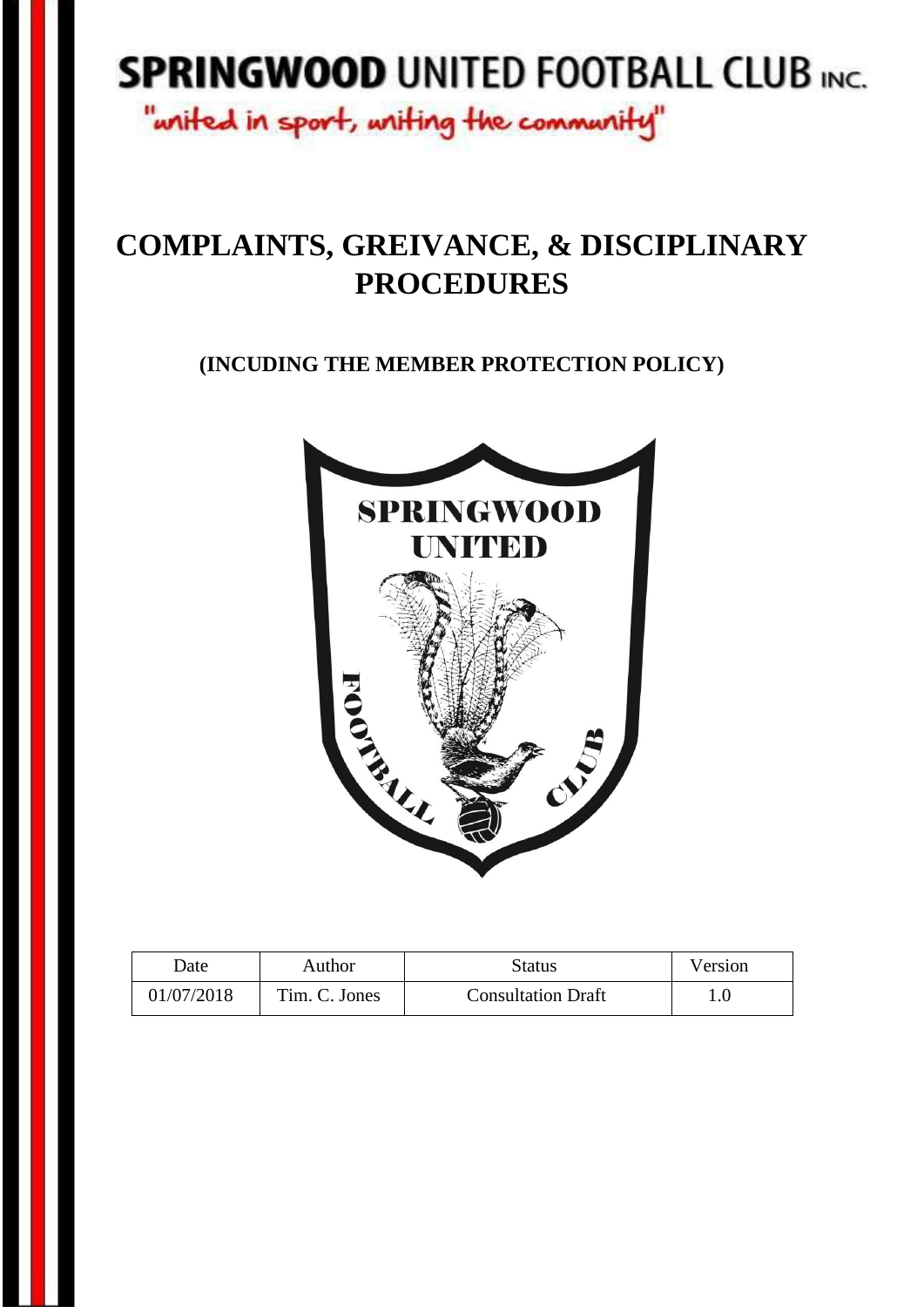### **COMPLAINT & GRIEVANCE PROCEUDRE**

#### **RATIONALE**

Springwood United Football Club supports the wellbeing of its committee members, administrators, coaches, managers, officials, volunteers, players, parents, guardians and spectators and is committed to providing a pleasant social environment.

We acknowledge, however, that things do not always go smoothly and that people can sometimes feel aggrieved about something that is happening within the club. On rare occasions a person may feel it necessary to complain.

Springwood United Football Club will always endeavour to act fairly and in the best interests of all parties involved and respond to a grievance or complaint as quickly and effectively as practically possible.

Springwood United Football Club has a duty to respond to all complaints and follow appropriate complaint handling procedures.

Section 18.1 of the "Bylaws of Springwood United Football Club Inc., under the heading "Grievances and Complaints" states that: *All Grievances and Complaints that are not resolved at team level should be brought to the attention of the Football Committee, or to the Secretary in writing or to the Member Protection Information Officer (MPIO).*

Springwood Football Club is affiliated to the Nepean Football Association Inc. and Football NSW.

For further information on a NSW Football's complaints procedures please go to their webpage at: **[Complaint Options & Handling](https://footballnsw.com.au/protection-and-safety/complaint-options-handling/)**

#### **What is a Grievance or complaint?**

A person who is involved with Springwood United Football Club may have a grievance about a decision, behaviour, act or omission (whether by committee or other) that they feel is unfair, inappropriate, discriminatory or unjustified. They can use the Complaint and Grievance Procedure to have the issue heard and addressed.

A person who is not a member of our Club also has the right to make a Complaint against a decision, behaviour, act or omission (whether by committee or other).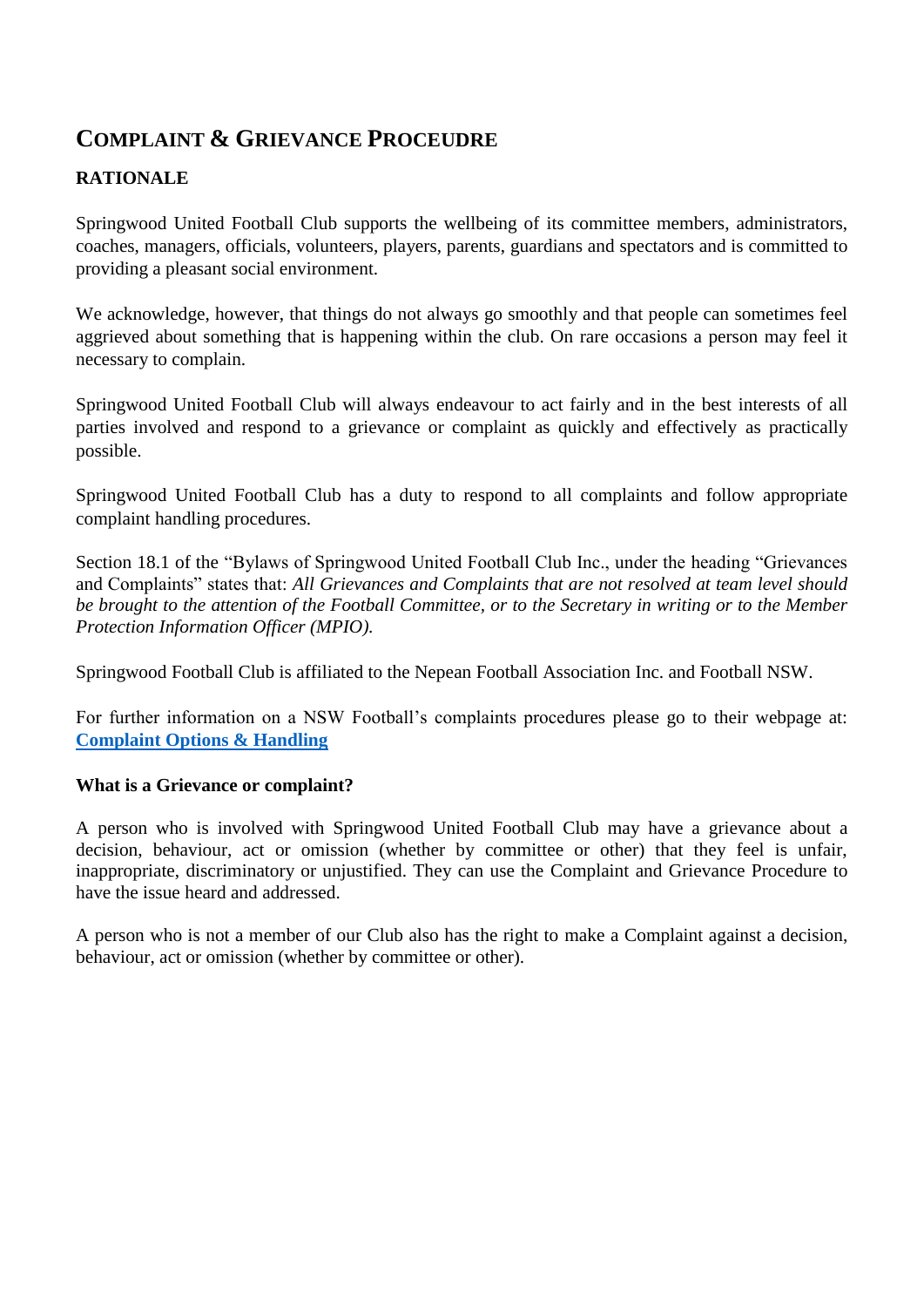#### **Key principles of our Complaint & Grievance Procedure**

The following are the key principles of our Grievance Resolution Procedure:

- **HONESTY & INTEGRITY**. It is important that at all times, any complaints are kept to the actual facts, with complete clarity and transparency. Hearsay conversations will not be accepted. It is also expected that complaints will be reported in a polite and courteous manner.
- **IMPARTIALITY**. If you make a complaint or report a grievance, it will be investigated in a fair and impartial manner. No judgments or assumptions will be made, and no action will be taken until the investigation is complete. If a complaint is made against you, your rights will be protected and you will be given an opportunity to tell your side of the story.
- **CONFIDENTIALITY**. You can feel secure that if you do make a complaint under this policy, it will remain confidential. The only people who will have access to information about the complaint will be the person making the complaint, the person/s whom the complaint is regarding, the person(s) investigating the complaint and member/s of the Management Committee.
- NO VICTIMISATION. You can also rest assured that if you make a complaint, Springwood United Football Club will not tolerate victimization against you as a result of your complaint.
- **TIMELINES.** Each complaint will be finalized within as short a period as possible. All complaints, wherever possible, should be finalized within one month.

#### **COMPLAINT & GRIEVANCE RESOLUTION PROCEDURES**

All complaints will be kept confidential and will not be disclosed to another person without the complainant's consent except if law requires disclosure or if disclosure is necessary to effectively deal with the complaint.

Individuals and organisations may also pursue their complaint externally under antidiscrimination, child protection or other relevant legislation.

If you wish to remain anonymous, the Club may have difficulty assisting you to resolve your complaint. Procedural fairness (natural justice) means that the MPIO is required to provide the person/people you have complained about with full details of the complaint so they have a fair chance to respond.

The following steps are presented as a guide for Club officials and members. Steps 1 to 4 are described as "**Informal**". Steps 5 to 8 are described as "**Formal**".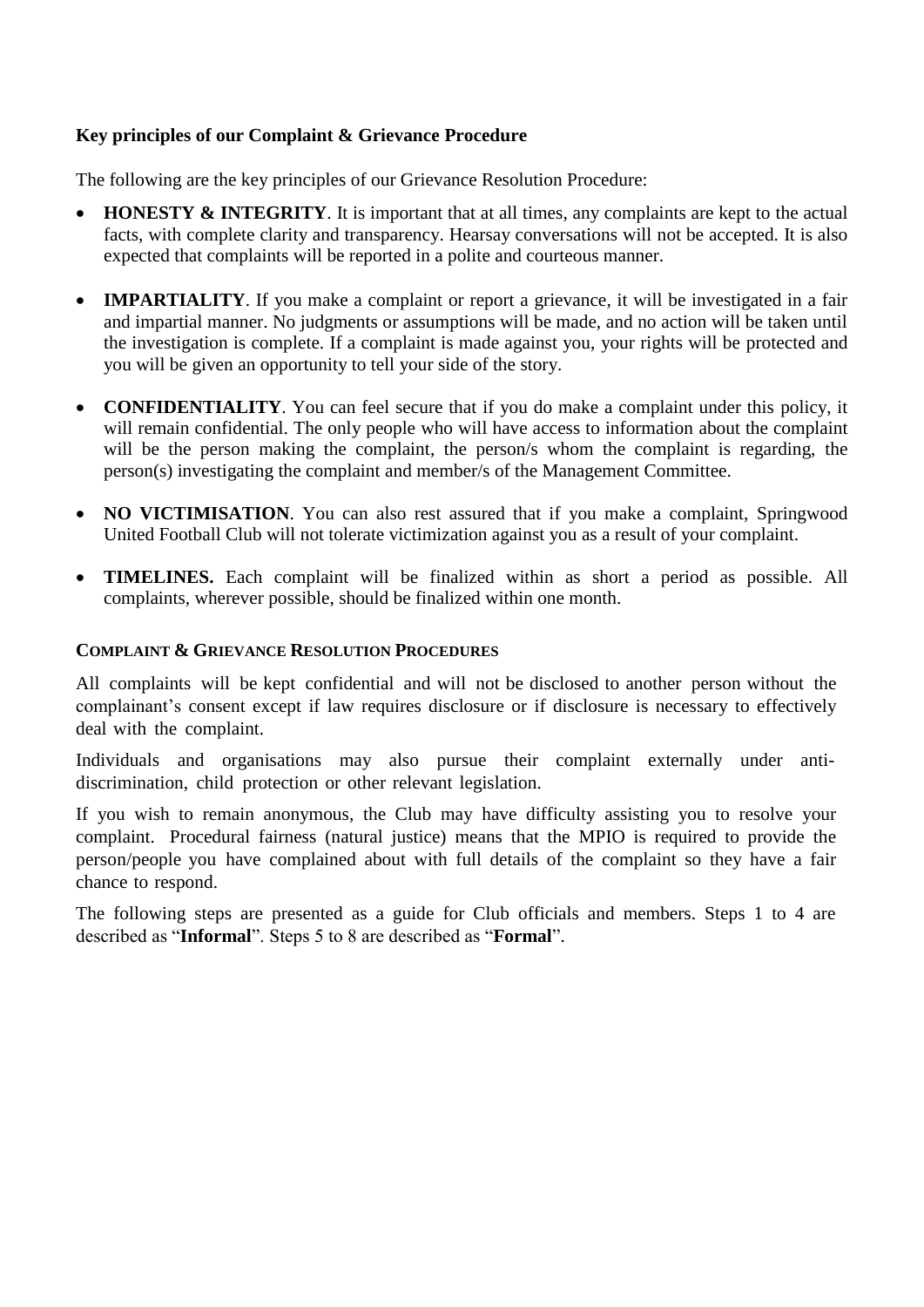#### **Informal Approaches**

#### **Step 1 – Talk with the other person (where this is reasonable and appropriate).**

You may speak directly to the relevant individual(s) if you feel comfortable doing so. Sometimes speaking directly to the person(s) involved in a non-provoking manner, or writing to them respectfully, can put a stop to the behaviour which is the subject of the grievance. If a grievance is about their behaviour, you should indicate that you find the behaviour offensive, distressing, etc. and you would like it to stop. You may also advise the individual(s) that you intend to make a formal complaint if the behaviour continues.

#### **Step 2 – Contact Team Coach or Manager**

Talking through the matter with a person who is familiar with Springwood United Football Club and matters to do with football can often help to explain and resolve the situation. Springwood United Football Club would expect this discussion to happen in the majority of instances prior to any complaint or grievance becoming formal.

#### **Step 3 – Contact the Member Protection Information Officer (MPIO)**

Talk with the Springwood United Football Club's Member Protection Information Officer (MPIO) if:

- Steps 1 and 2 are not possible or reasonable,
- you are not sure how to handle the problem by yourself,
- you want to talk confidentially about the problem with someone and obtain more information about what you can do, or
- the problem continues after you have approached the person or people involved.

The MPIO will:

- take confidential notes about your complaint if appropriate,
- ask what outcome/how you want the problem resolved and if you need support,
- provide possible options for you to resolve the problem,
- act as a support person if you so wish,
- refer you to an appropriate person (e.g. Coach, Chairman) to help you resolve the problem if appropriate,
- discuss the matter with relevant members of the Committee,
- maintain appropriate confidentiality,
- not take further action without obtaining your agreement unless required to do so under Child Protection regulations or NSW law.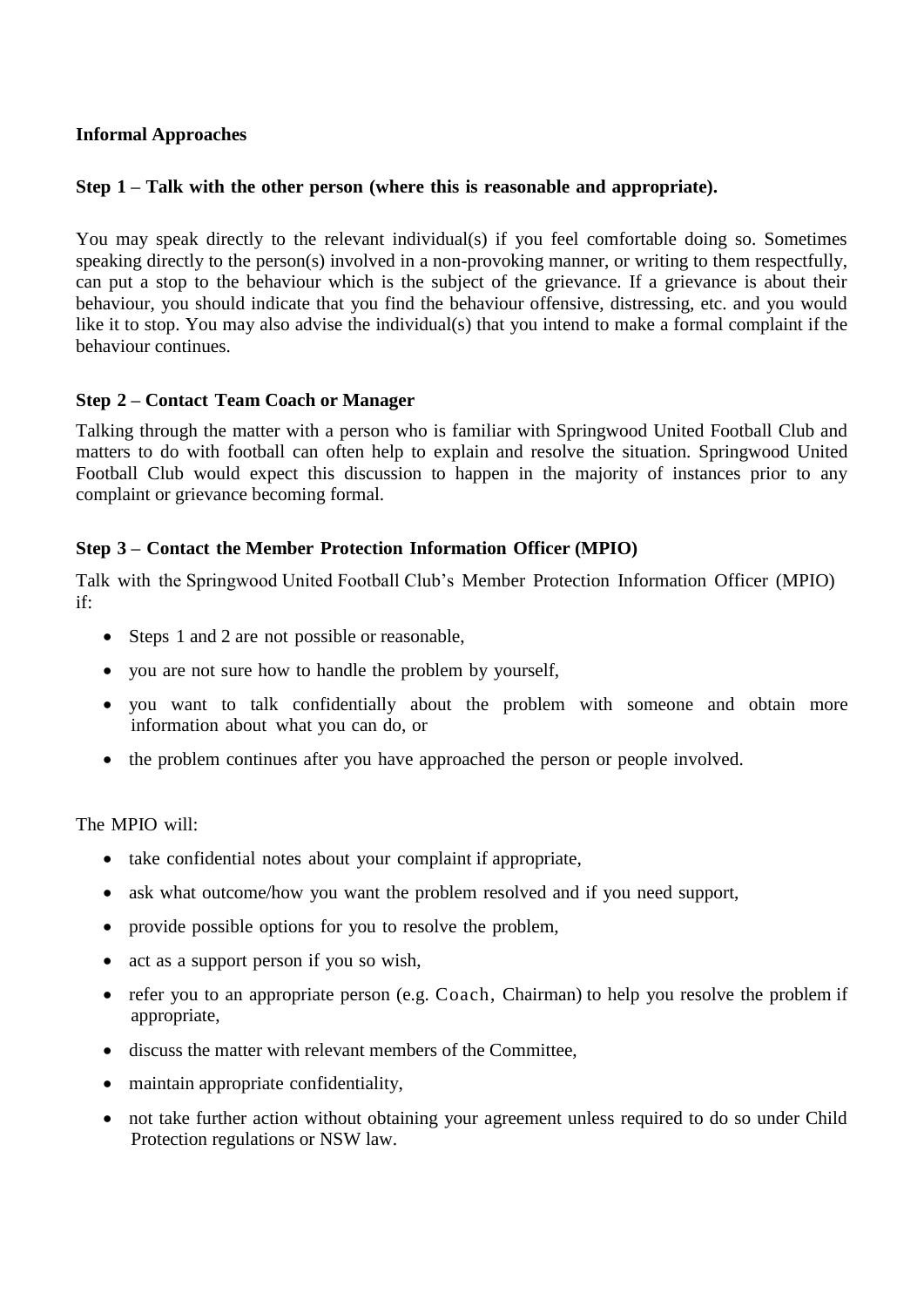#### **Step 4 – Outcome from Initial Contact**

After talking with the MPIO, you may decide:

- there is no problem;
- the problem is minor and you do not wish to take the matter forward;
- to try and work out your own resolution (with or without a support person such as a MPIO);
- to seek a mediated resolution with the help of a third person (such as a mediator); or
- to seek a formal approach.

#### **Formal Approaches**

#### **Step 5 – Making a Formal Complaint**

If your complaint is not resolved or informal approaches are not appropriate or possible, you may:

- make a formal complaint in writing to the MPIO, or the Club Chairman; or
- approach a relevant external agency such as an anti-discrimination commission, for advice.

On receiving a formal complaint and based on the material you have provided, the MPIO, and/or the Club Chairman will decide whether:

- they are the most appropriate person to receive and handle the complaint;
- the nature and seriousness of the complaint warrants a formal resolution procedure;
- to appoint a person or persons to investigate (gather more information on) the complaint;
- to refer the complaint to mediation;
- to refer the complaint to the Management Committee;
- to refer the matter to the police or other appropriate authority; and/or
- to implement any interim arrangements that will apply until the complaint process set out in these Procedures is completed.

In making the decision(s) outlined above, the MPIO, or the Club Chairman will take into account:

- whether they have had any personal involvement in the circumstances which means that someone else should handle the complaint;
- your wishes, and the wishes of the respondent, regarding the manner in which the complaint should be handled;
- the relationship between you and the respondent (for example an actual or perceived power imbalance between you and the respondent);
- whether the facts of the complaint are in dispute; and
- the urgency of the complaint, including the possibility that you will be subject to further unacceptable behaviour while the complaint process is underway.

If the MPIO, or the Club Chairman, is the appropriate person to handle the complaint they will, to the extent that these steps are necessary: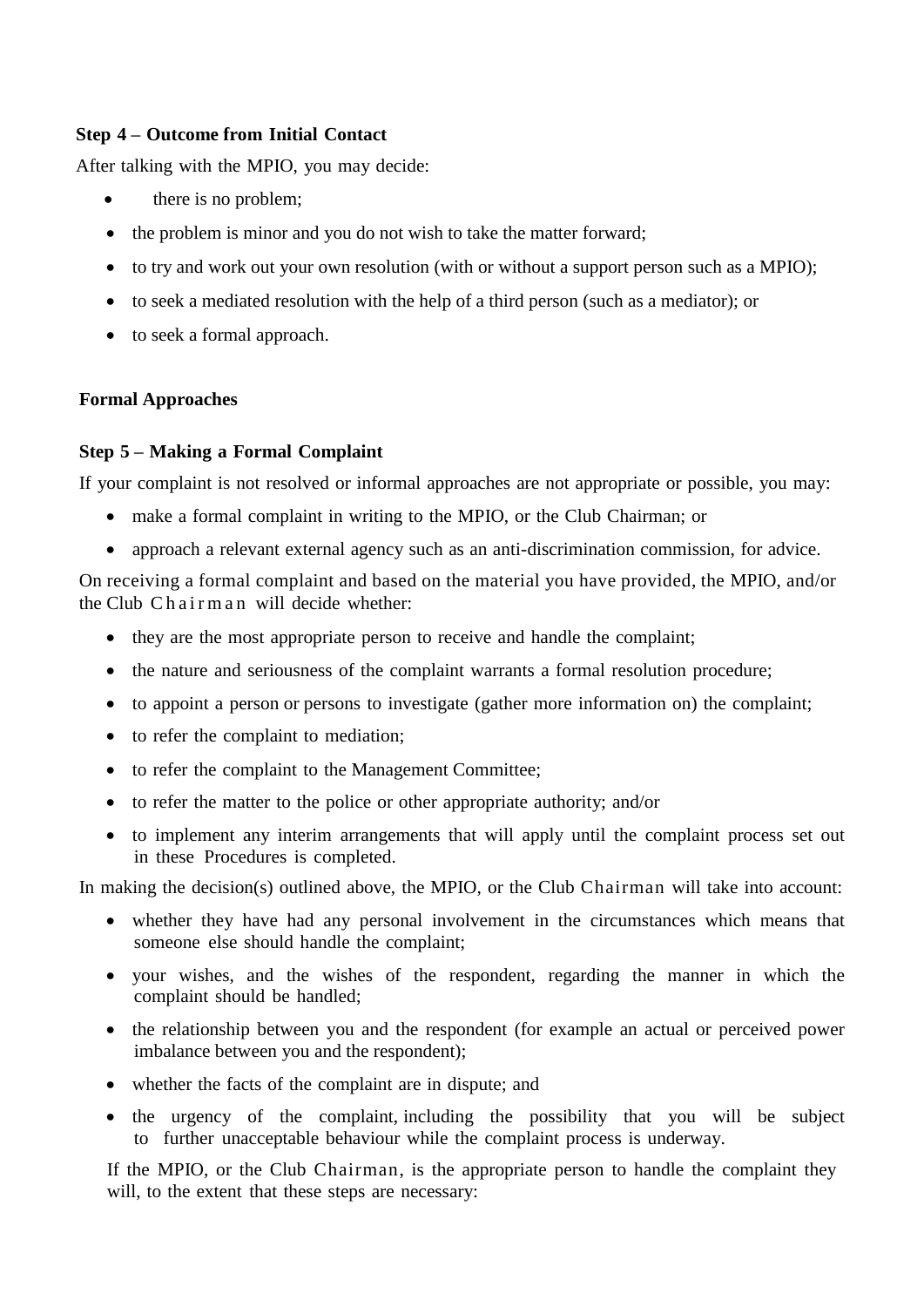- put the information they've received from you to the person/people you're complaining about and ask them to provide their side of the story;
- decide if they have enough information to determine whether the matter alleged in your complaint did or didn't happen; and/or
- determine what, if any, further action to take. This action may include disciplinary action in accordance with this policy and Section 14, Member's Responsibilities, of the Springwood United Football Club's Constitution.

#### **Step 6 – Investigation of the complaint**

- A person or persons appointed under Step 5 will conduct an investigation and provide a written report to the committee who will determine what further action to take;
- If the complaint is referred to mediation, it will be conducted in accordance with the procedures outlined below under the heading "Mediation" or as otherwise agreed by the complainant, the respondent and the mediation provider;
- If the complaint is referred to the Police or other appropriate authority, Springwood United Football Club will use its best endeavours to provide all reasonable assistance required by the police or other authority.

*(Any costs relating to the complaint process set out in this Policy e.g. investigation and/or mediation are to be met by Springwood United Football unless the Management Committee deems that the Complaint or Grievance is trivial or vexatious. This excludes legal representation engaged by a complainant or the respondent or any person who is named in the complaint)*

#### **Step 7 – Reconsideration of initial outcome / investigation or appeal**

If, under the formal complaint process, mediation is unsuccessful, the complainant may request that the MPIO or the Club Chairman reconsider the complaint in accordance with **Step 4 and Step 5**.

The Complainant or the respondent(s) may be entitled to appeal. The process for appeals under this Policy are set out in Sections 16 and 22 of the Springwood United Football Club's Constitution.

Any Appeal would be confined to matters of appropriate processes being followed.

#### **Step 8 – Documenting the resolution**

The Springwood United Football Club Management Committee will document the complaint, the process and the outcome. This document will be stored in a confidential and secure place.

#### **External Approaches**

There are a range of other options available depending on the nature of the complaint. If you feel that you have been harassed or discriminated against, the complainant can seek advice from the NSW State Anti-Discrimination Commission without being obliged to make a formal complaint. If the C ommission advises the complainant that the problem appears to be harassment within its jurisdiction, the complainant may lodge a formal complaint with the Commission.

Once a complaint is received by an A nti-Discrimination C ommission, it will investigate. If it appears that unlawful harassment or discrimination has occurred, the Commission will conciliate the complaint confidentially. If this fails, or is inappropriate, the complaint may go to a formal hearing where a finding will be made. The tribunal will decide upon what action, if any, will be taken. This could include financial compensation for such things as distress, lost earnings or medical and counselling expenses incurred.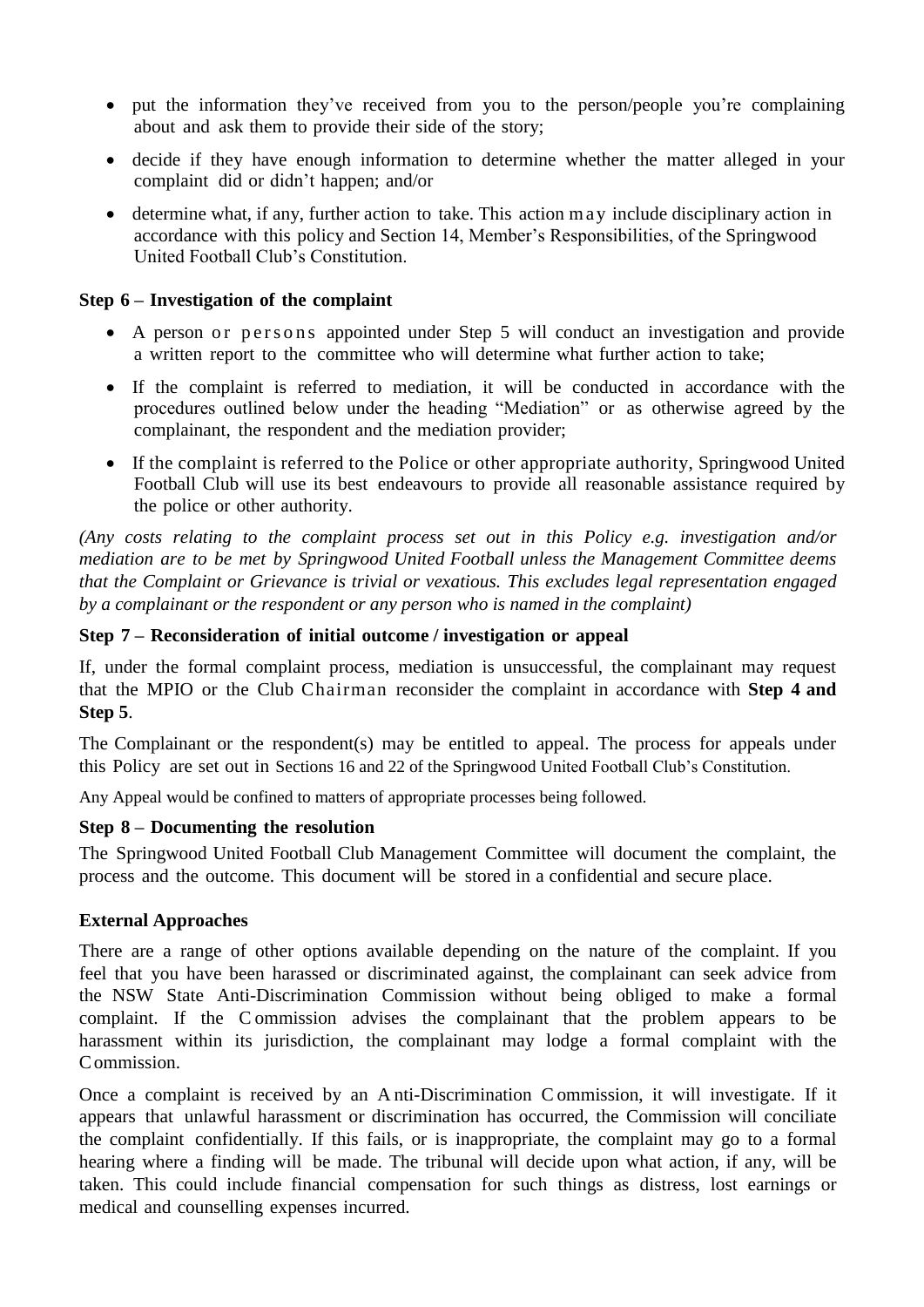If the complainant lodges a complaint under anti-discrimination law, the complainant may use an appropriate person (e.g. an MPIO) as a support person throughout the process. It is also common to have a legal representative, particularly at the hearing stage of a complaint.

The complainant could also approach another external agency such as the Police.

#### **Mediation**

Mediation is a process during which people in conflict are helped to communicate with each other to identify the areas of dispute and to make decisions about resolving it. This attachment outlines the general procedure of mediation that will be followed by Springwood United Football Club.

- If mediation is chosen, the MPIO, or the Club Chairman will, under the direction of the Springwood United Football Club Management Committee and in consultation with the complainant and the respondent(s), arrange for a mediator.
- The mediator's role is to assist the complainant and respondent(s) reach an agreement on how to resolve the problem. The mediator, in consultation with the complainant and respondent(s), will choose the procedures to be followed during the mediation. At a minimum, an agenda of issues for discussion will be prepared by the mediator.
- The mediation will be conducted confidentially and without prejudice to the rights of the complainant and the respondent(s) to pursue an alternative process if the complaint is not resolved.
- At the end of a successful mediation the mediator will prepare a document that sets out the agreement reached which will be signed by them as their agreement.

If the complaint is not resolved by mediation, the complainant may:

- Write to the Club Chairman to request that the MPIO or Club Chairman reconsider the complaint in accordance with **Step 4 and Step 5**; or
- Approach an external agency such as an anti-discrimination commission.

Mediation will not be recommended if:

- The respondent has a completely different version of the events and will not deviate from these;
- The complainant or respondent are unwilling to attempt mediation;
- Due to the nature of the complaint, the relationship between the complainant and the respondent(s) or any other relevant factors, the complaint is not suitable for mediation; or
- The matter involves proven serious allegations, regardless of the wishes of the Complainant.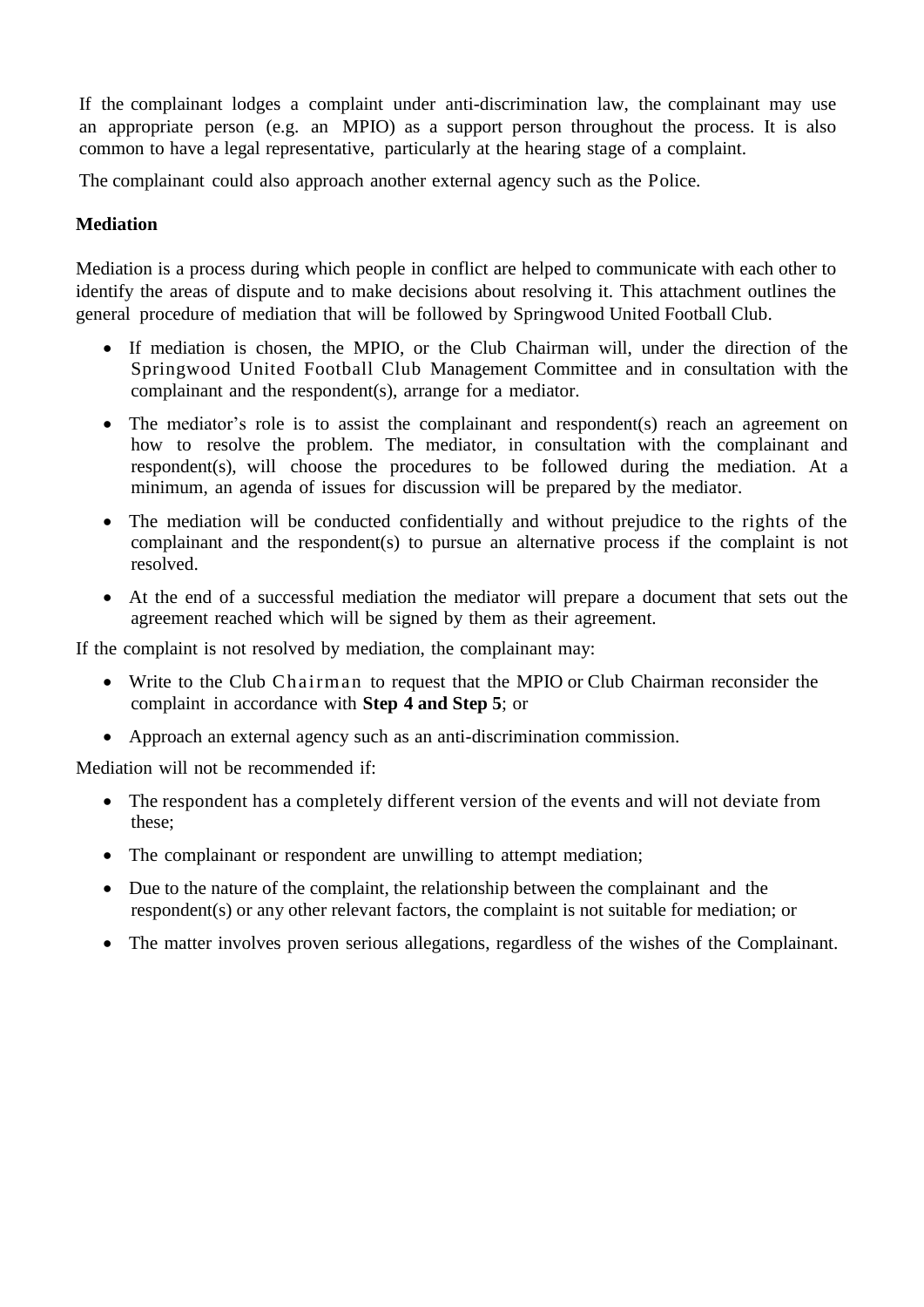#### **Investigation**

If an investigation needs to be conducted to gather more information the following steps will be followed:

1. The Chairman (or delegate) will provide a written brief to the investigator clarifying terms of engagement and roles and responsibilities.

The investigator will:

- Interview the complainant and record the interview in writing;
- Convey full details of the complaint to the respondent (s) so that they can respond;
- Interview the respondent to allow them to answer the complaint, and record the interview in writing;
- Obtain statements from witnesses and other relevant evidence to assist in a determination, if there is a dispute over the facts;
- Make a finding as to whether the complaint is:
	- substantiated (there is sufficient evidence to support the complaint);
	- $\triangleright$  inconclusive (there is insufficient evidence either way);
	- $\triangleright$  unsubstantiated (there is sufficient evidence to show that the complaint is unfounded); and/or
	- mischievous, vexatious or knowingly untrue.
- Provide a report to the MPIO documenting the complaint, investigation process, evidence, finding, and if requested, recommendations.
- 2. The Chairman (or delegate) will provide a report to the complainant and the respondent(s) documenting the complaint, the investigation process and summarising key points that are substantiated, inconclusive, unsubstantiated and / or mischievous.
- 3. The complainant and the respondent(s) will be entitled to support throughout this process from their chosen support person/adviser (e.g. MPIO or other person).
- 4. The complainant and the respondent(s) may have the right to appeal against any decision based on the investigation. The process for appeals under this Policy are set out in Sections 16 and 22 of the Springwood United Football Club's Constitution.
- 5. Any Appeal would be confined to matters of appropriate processes being followed.

#### **Procedures for Handling Allegations of Child Abuse**

An allegation of child abuse is a very serious matter and must be handled with a high degree of sensitivity. It is not the responsibility of anyone working for Springwood United Football Club in a paid or unpaid capacity to decide whether or not child abuse has taken place. However, there is a responsibility to act on any concerns by reporting these to the appropriate authorities.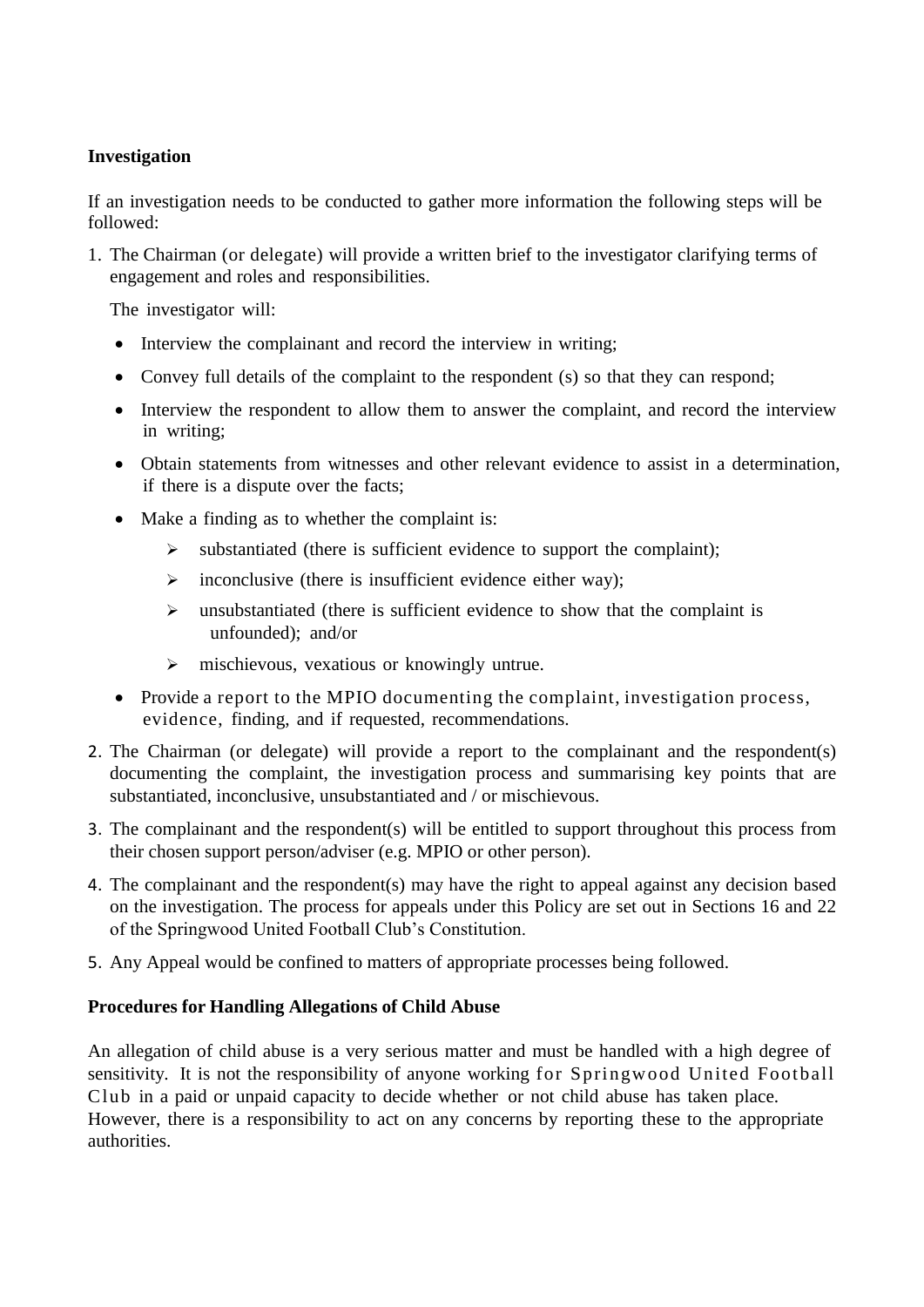Although club officials and others who work and volunteer in sport are not mandatory reporters, in the event that a child discloses an incident of child abuse or an incident that made them feel unsafe or where a child's safety or welfare may be at risk, it is important that concerns relating to the safety and welfare of a child is passed onto Football NSW and/or the appropriate authorities.

Refer to the information provided in relation to [Mandatory Reporting](https://www.playbytherules.net.au/got-an-issue/child-protection/child-protection-laws-explained/mandatory-reporting) and the [Quick Reference](http://play-by-the-rules.s3.amazonaws.com/Resources/R001_QRG.pdf) [Guide for child protection issues in sport.](http://play-by-the-rules.s3.amazonaws.com/Resources/R001_QRG.pdf) Reports of child abuse or neglect can also be reported to the NSW Family & Community Services Child Protection Hotline on phone 132 111 (24hr helpline). Visit the [Family & Community Services website](http://www.community.nsw.gov.au/preventing-child-abuse-and-neglect/reporting-suspected-abuse-or-neglect) for further information.

The following steps are published as a guide only and are not meant to replace any action by the Club or its officials as required under Mandatory Reporting guidelines. The Club and it officials in all instances will follow the advice of the NSW Police and Family and Community Services.

#### **Step 1 – Initial Receipt of an Allegation**

If a child or young person discloses an allegation involving harm or abuse to them or another child, then it is crucial that you:

- Stay calm;
- Listen, be supportive and do not dispute what the child says;
- Reassure the child that what has occurred is not the fault of the child;
- Be honest with the child and explain that other people may need to be told in order to stop what is happening;
- Ensure you are clear about what the child has said but do not elicit detailed information, ask leading questions or offer an opinion;
- Act promptly to accurately record the discussion in writing;
- Do not discuss the details with any person other than those detailed in these procedures; and
- Do not contact the alleged offender.

#### **Step 2 – Report allegations**

- Immediately report any allegation or disclosure of child abuse or situation involving a child at risk of harm, to the police and/or government child protection agency. You may need to report to both.
- Contact the relevant child protection agency or police for advice if there is any doubt about whether the complaint should be reported (for example, the allegation may relate to poor/inappropriate practice).
- If the child's parent/s is suspected of committing the abuse, you should report the allegation to the relevant government agency.
- If the allegation involves anyone to whom our policy applies, and with the consent of the Police and Family and Community Services, then also report the allegation to the Chairman of Springwood United Football Club so that he or she can manage the situation (e.g. contact the parents following advice from the authorities, deal with any media enquiries and manage steps 3 and 4).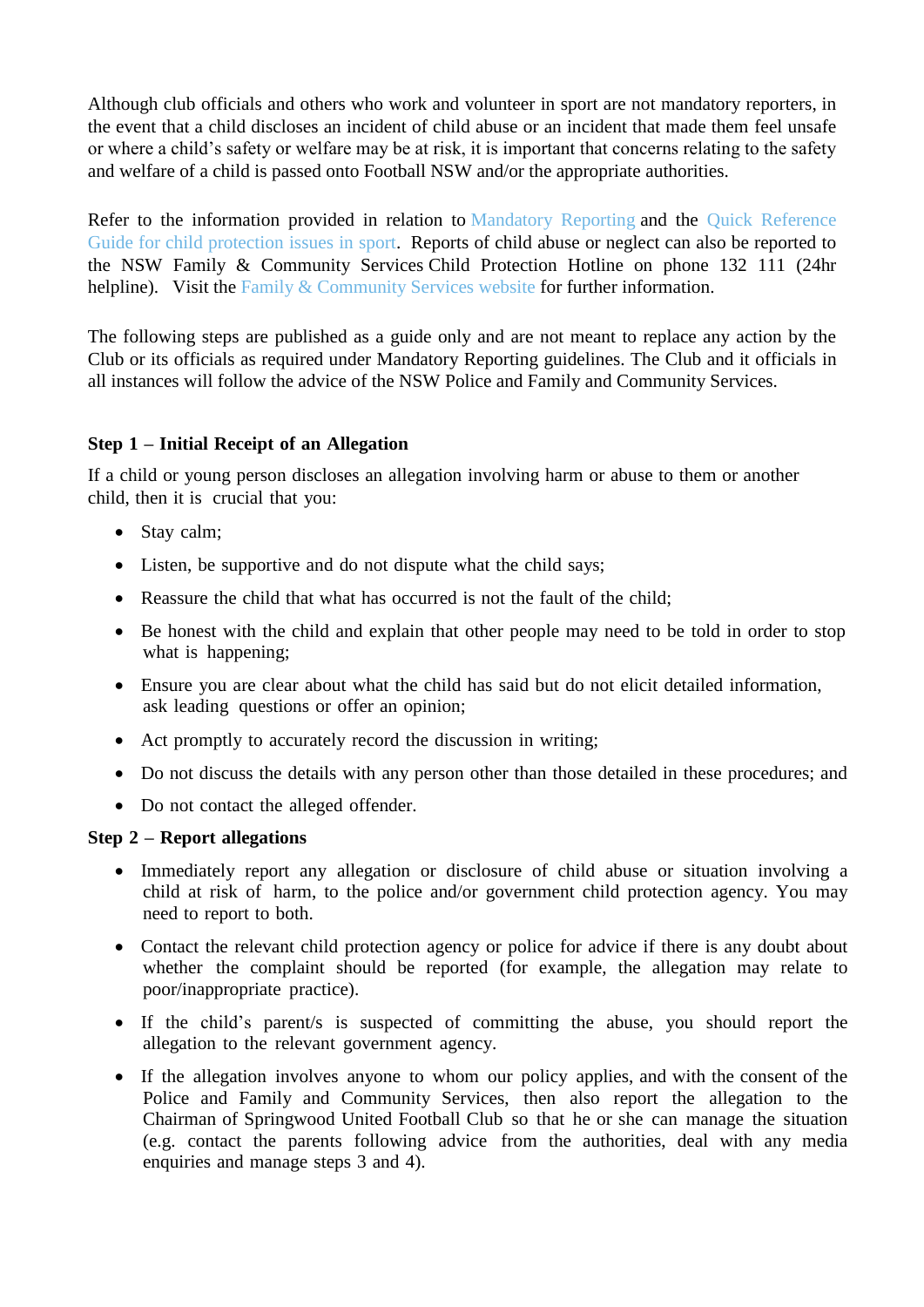#### **Step 3 – Protect the child and manage the situation**

- In consultation with the Police and Family and Community Services, the Club's Chairman will assess the risks and take interim action to ensure the child's/children's safety. Action the Springwood Football Club may implement includes redeployment of the alleged offender to a non‐child related position, supervision of the alleged offender or removal/suspension from their duties until the allegations are finally determined.
- The Club Chairman will consider the kind of support that the child/children and parents may need (e.g. counselling, helplines, support groups).
- The Club Chairman will address the support needs of the alleged offender.
- The Club Chairman will also put in place measures to protect the child and the person against whom the complaint is made from victimisation and gossip. If the person is stood down, it should be made clear to any persons aware of the incident that this does not mean the respondent is guilty and a proper investigation will be undertaken.

#### **Step 4 – Internal action**

- Where there is an allegation made against a person to whom this policy applies, there may be three types of investigations:
	- $\triangleright$  Criminal (conducted by police)
	- Child protection (conducted by child protection authority)
	- Disciplinary or misconduct (conducted by Springwood United Football Club)
- Irrespective of the findings of the child protection and/or police inquiries, the Springwood United Football Club will assess the allegation to decide whether the person should be reinstated, banned, have their employment or position terminated or any other action.
- The decision-maker(s) will be the Management Committee of Springwood United Football Club and it will consider all the information, including the findings of the police, government agency and/or court, and determine a finding, recommend action and explain its rationale for the action. This may be a difficult decision particularly where there is insufficient evidence to uphold any action by the police.
- If disciplinary action is taken, Springwood Football Club will advise and provide a report to the relevant government authority should this be required (e.g. the NSW Commission for Children and Young People requires notification of relevant employment proceedings).

## **DISCIPLINARY POLICY STATEMENT**

Springwood United Football Club expects its; committee members, administrators, coaches, managers, officials, volunteers, players, parents and spectators to behave professionally and uphold the Club's Constitution, Bylaws, Codes of Behaviour, Policies and Business Plan.

At Springwood United Football Club we take any breaches of our Code of Behaviour, cases of alleged misconduct, poor attendance or under performance seriously and corrective action will be implemented where these behaviours are evident.

Discipline will depend upon the nature and severity of the problem. Any of the disciplinary actions below may be taken, with or without regard to prior problems or prior disciplinary action, at the discretion of the Chairman.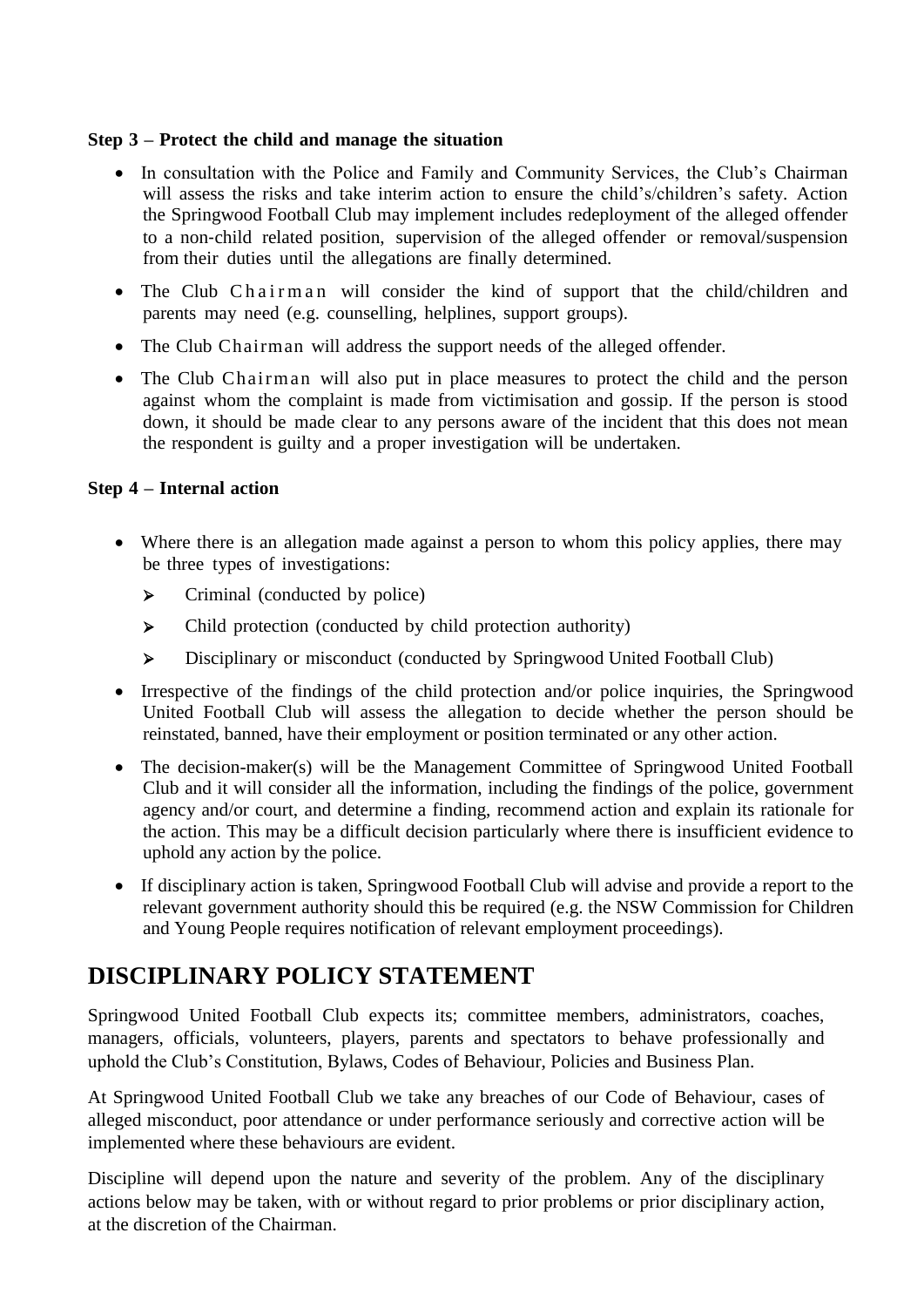Section 14, Members Responsibilities, of the Springwood United Football Clubs Constitution states that:

- 14.1All members of the Club are to abide by the SUFC Constitution, SUFC Bylaws, SUFC Policies, and SUFC and BMCC and NRG and any Parent Sporting Body Codes of Behaviour and Conduct, Rules, Regulations and Policies.
- 14.2 Any breach of Clause 14.1 can result in action or sanctions against the member. This action may result in a player's registration being cancelled or a member being expelled from the Club.

The following is a guide of actions that Springwood United Football Club may follow if dealing with serious disciplinary matters.

#### **Warning**

An oral or written warning may be given in cases where a problem occurs meriting corrective action. This is considered an unofficial warning and will not be kept on file for permanent record.

#### **Written Reprimand**

A written reprimand is a formal statement which becomes part of a person's permanent file. Examples of problems which may result in a written reprimand include but are not limited to disruptions, failure to follow proper procedure or Springwood United Football Club practice, excessive breaches of a Code of Behaviour or where problems could lead to suspension or dismissal if repeated.

#### **Suspension**

Suspension may be imposed when a person has failed to act or perform to acceptable standards following a warning or other disciplinary action, or for other serious infractions as determined by the Management Committee. Suspension may also be imposed when there is a need to remove the person from Springwood United Football Club while an investigation is conducted or to protect the health, safety, or welfare of others.

#### **Dismissal**

Dismissal may be imposed when the problem is so serious (gross misconduct) that no other course of action is appropriate. Dismissal also may be imposed after all other courses of action have been attempted, or there is no expectation of future improvement.

The following examples illustrate situations which could result in immediate suspension or termination of involvement with Springwood United Football Club; however, there are other circumstances not listed here which may result in immediate suspension and/or termination from the club.

- Possessing unlawful drugs or being under the influence of intoxicants or unlawful drugs while representing the Club or acting in a position of authority or trust,
- Theft, wrongful conversion or unauthorized use of funds or property of the Springwood United Football Club, its members, suppliers, sponsors or governing bodies,
- Falsification of documents or records.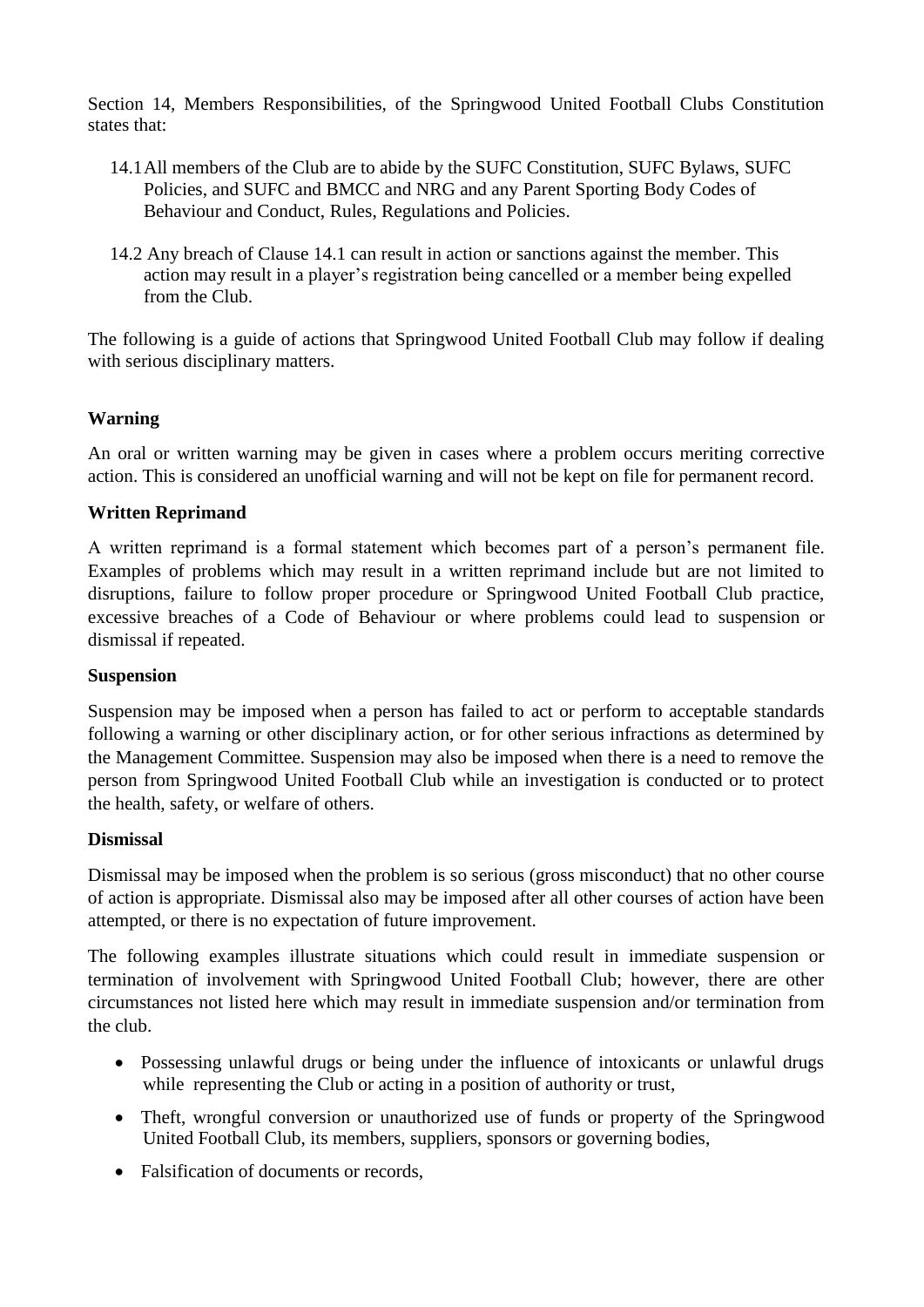- Insubordination, including refusal to carry out instructions or tasks,
- Disruptive or harassing conduct such as the use of or threat of violence, physical abuse, or unlawful discrimination,
- Any conduct reasonably understood to be detrimental to the Springwood United Football Club's interests,
- Destruction, alteration, abuse, or waste of Springwood United Football Club's or other's property,
- Intentionally or repeatedly creating unsafe environments, incidents or practices,
- Possession of weapons or explosives, or violation of criminal laws on Springwood Football Club's premises,
- Violence or the threat of violence, including, without limitation, scuffling or throwing objects,
- Offering, accepting or seeking personal favours, money or other valuable consideration in exchange for a job, or any advantage within the Club,
- Off-pitch misconduct that causes harm to Springwood United Football Club,
- Any grossly negligent or willful acts which result in personal injury, property damage, or loss to the Springwood United Football Club.

#### **Definitions**

For the purposes of this policy, the following definitions apply:

**Misconduct** is the wrongful, improper or unlawful behavior by a person.

**Gross misconduct** is defined as any action which involves dishonesty or imminent and serious harm, or real possibility of harm, to other members of the Club or persons that have interaction with the Club and its members. Gross misconduct may lead to instant dismissal due to the serious consequences and criminal offence.

**Poor performance** is a situation where a person is not meeting the reasonable expectations

Poor attendance is unauthorised absences from Springwood United Football Club, constant late attendances or early exits without prior notification.

## **MEMBER PROTECTION POLICY**

The main objective of Springwood Football Club's Member Protection Policy is to maintain responsible behaviour and ethical and informed decision-making by participants in this club. This policy outlines our commitment to a person's right to be treated with respect and dignity, and to be safe and protected from abuse and harm. Our policy informs everyone involved in our club of his or her legal and ethical rights and responsibilities and the standards of behaviour that are required. It also covers the care and protection of children participating in our club's activities.

The Member Protection Policy applies to everyone involved in the club including committee members, administrators, coaches, managers, officials, volunteers, players, parents, guardians, and spectators.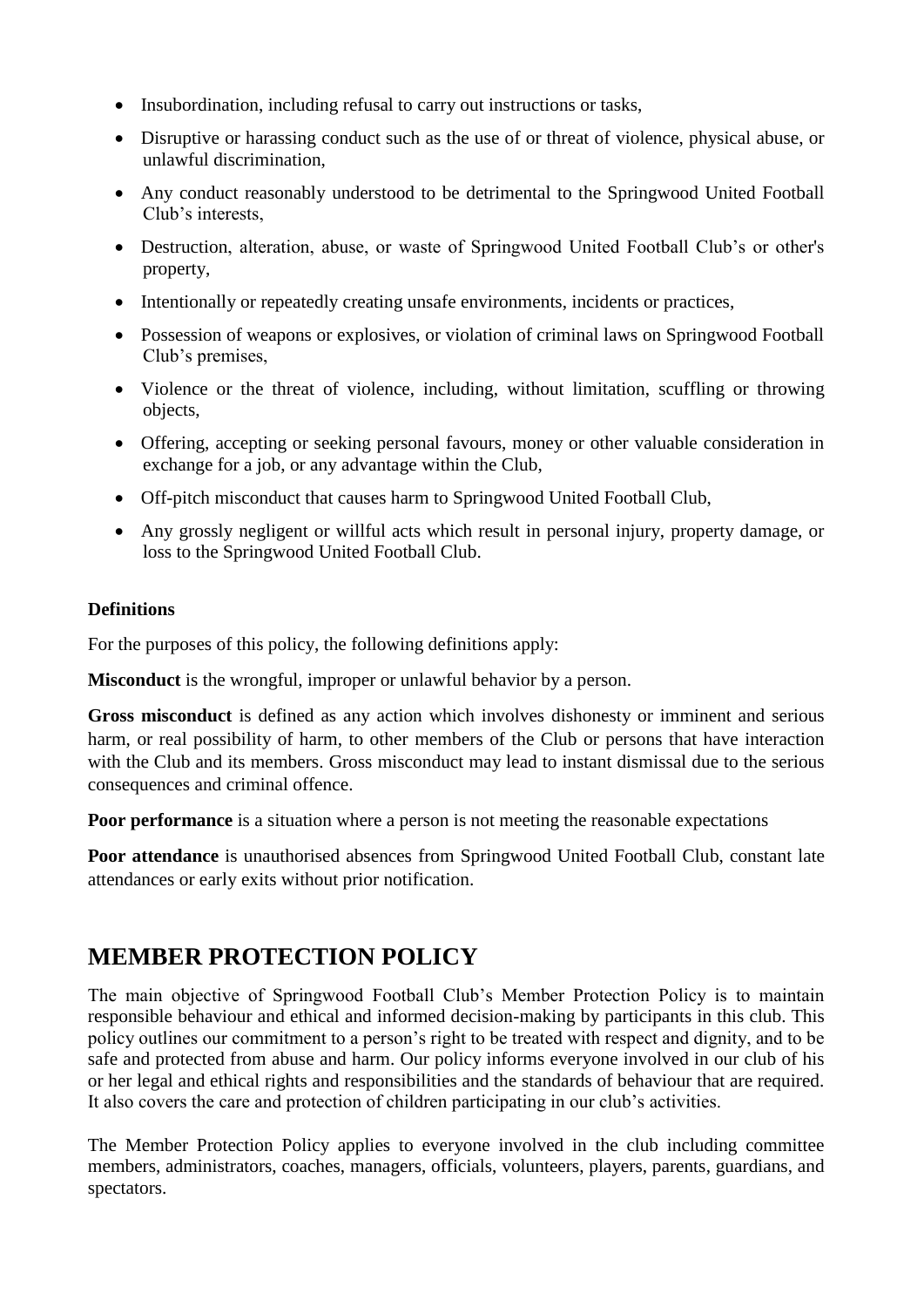#### **ANTI-HARASSMENT, DISCRIMINATION AND BULLYING**

Our club opposes all forms of harassment, discrimination and bullying. This includes treating or proposing to treat someone less favourably because of a particular characteristic; imposing or intending to impose an unreasonable requirement, condition or practice which has an unequal or disproportionate effect on people with a particular characteristic; or any behaviour that is offensive, abusive, belittling, intimidating or threatening – whether this is face-to-face, indirectly or via communication technologies such as mobile phone, computers and social media. Some forms of harassment, discrimination and bullying are against the law and are based on particular characteristics such as age, disability, gender, sexual orientation, pregnancy, political or religious beliefs, race, and marital status.

Our club takes all claims of harassment, discrimination, bullying and cyber bullying seriously. We encourage anyone who believes they have been harassed, discriminated against or bullied to raise the issue with the club.

#### **INCLUSIVE PRACTICES**

Our club is welcoming and we will seek to include members from all areas of our community.

**People with a Disability:** Where possible we will include people with a disability in our teams and club. We will make reasonable adaptations (e.g. modifications to equipment and rules) to enable participation.

**People from Diverse Cultures:** We will support and respect people from diverse cultures, ethnicity and religions to participate in our club and where possible will accommodate requests for flexibility (e.g. modifications to uniforms).

**Sexual & Gender Identity**: All people, regardless of their sexuality, are welcome at our club. We strive to provide a safe environment for participation and will take action over any homophobic behaviour

**Pregnancy:** Pregnant women should be aware that their own health and wellbeing, and that of their unborn children, should be of utmost importance in their decision making about the way they participate in our sport. We recommend pregnant women to consult with their medical advisers, make themselves aware of the facts about pregnancy in sport, and ensure that they make informed decisions about participation.

#### **MPIO - MEMBER PROTECTION INFORMATION OFFICER**

In New South Wales the Office of Sport & Recreation recommends that every sporting club has a Member Protection Information Officer.

They define this role as:

*A Member Protection Information Officer (MPIO) provides information about the rights, responsibilities and options available to an individual making a complaint in sport. They can also inform and advise sport administrators and complaint handlers in Member Protection Policy for specific sports. MPIOs are impartial and don't mediate or investigate complaints. They may reside in a club, state association or national sports organisation and can also freelance.*